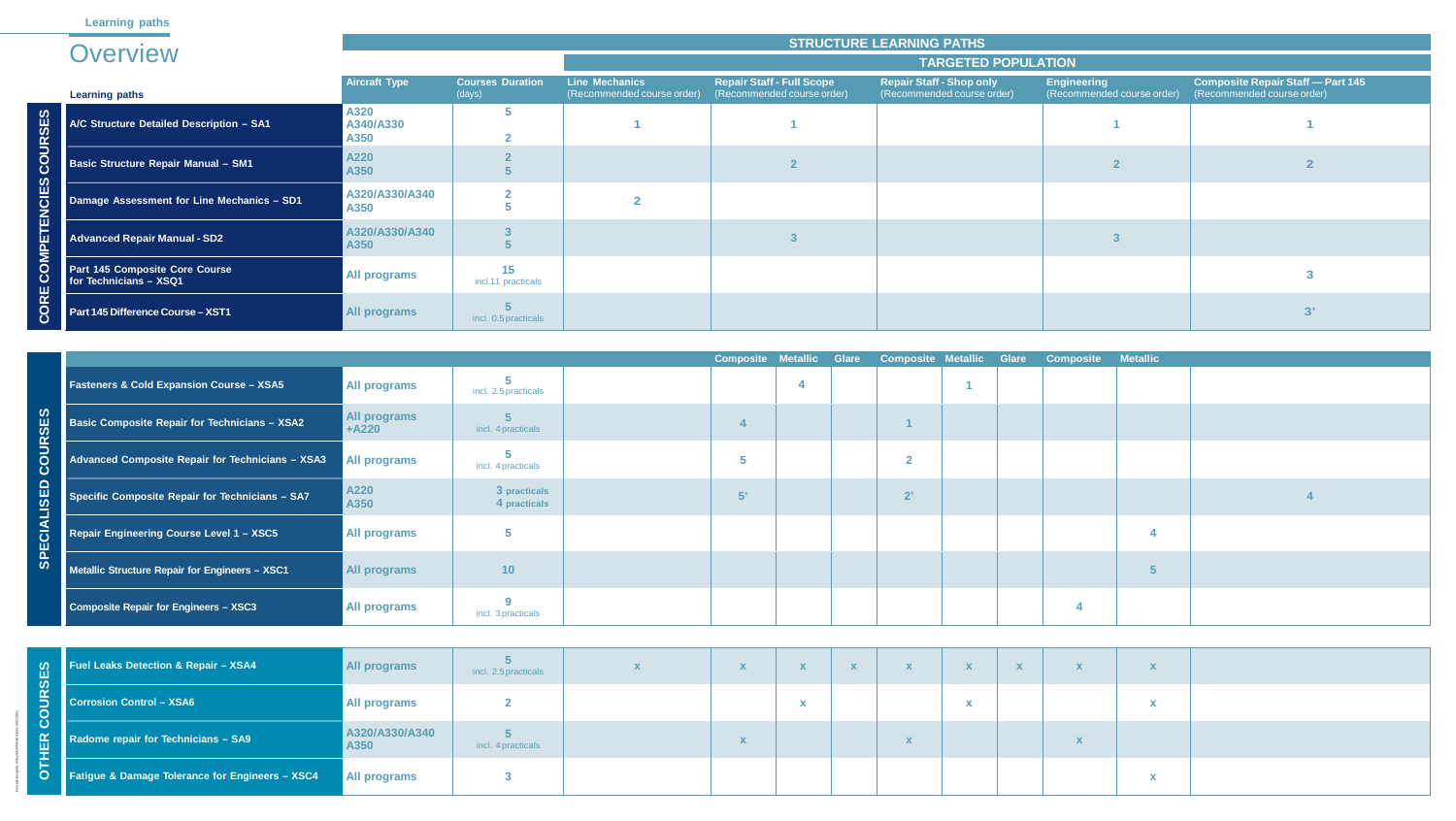**Learning paths**

|          |                                                          |                                |                                   |                                                     |                                                               |                           |              | <b>STRUCTURE LEARNING PATHS</b>                               |                            |              |                    |                            |                                                                        |  |
|----------|----------------------------------------------------------|--------------------------------|-----------------------------------|-----------------------------------------------------|---------------------------------------------------------------|---------------------------|--------------|---------------------------------------------------------------|----------------------------|--------------|--------------------|----------------------------|------------------------------------------------------------------------|--|
|          | <b>Line Mechanics</b>                                    |                                |                                   |                                                     |                                                               |                           |              |                                                               | <b>TARGETED POPULATION</b> |              |                    |                            |                                                                        |  |
|          | <b>Learning paths</b>                                    | <b>Aircraft Type</b>           | <b>Courses Duration</b><br>(days) | <b>Line Mechanics</b><br>(Recommended course order) | <b>Repair Staff - Full Scope</b><br>Recommended course order) |                           |              | <b>Repair Staff - Shop only</b><br>(Recommended course order) |                            |              | <b>Engineering</b> | (Recommended course order) | <b>Composite Repair Staff - Part 145</b><br>(Recommended course order) |  |
|          | A/C Structure Detailed Description - SA1                 | A320<br>A340/A330<br>A350      |                                   |                                                     |                                                               |                           |              |                                                               |                            |              |                    |                            |                                                                        |  |
|          | <b>Basic Structure Repair Manual - SM1</b>               | A220<br>A350                   |                                   |                                                     |                                                               | $\Omega$                  |              |                                                               |                            |              |                    |                            |                                                                        |  |
|          | Damage Assessment for Line Mechanics - SD1               | A320/A330/A340<br>A350         |                                   | $\overline{2}$                                      |                                                               |                           |              |                                                               |                            |              |                    |                            |                                                                        |  |
|          | <b>Advanced Repair Manual - SD2</b>                      | A320/A330/A340<br>A350         |                                   |                                                     |                                                               | $\overline{3}$            |              |                                                               |                            |              |                    | $\overline{3}$             |                                                                        |  |
|          | Part 145 Composite Core Course<br>for Technicians - XSQ1 | <b>All programs</b>            | 15<br>incl.11 practicals          |                                                     |                                                               |                           |              |                                                               |                            |              |                    |                            | 3                                                                      |  |
|          | Part 145 Difference Course - XST1                        | <b>All programs</b>            | incl. 0.5 practicals              |                                                     |                                                               |                           |              |                                                               |                            |              |                    |                            | 3'                                                                     |  |
|          |                                                          |                                |                                   |                                                     |                                                               |                           |              |                                                               |                            |              |                    |                            |                                                                        |  |
|          |                                                          |                                |                                   |                                                     | <b>Composite Metallic</b>                                     |                           | <b>Glare</b> | <b>Composite Metallic Glare</b>                               |                            |              | <b>Composite</b>   | <b>Metallic</b>            |                                                                        |  |
|          | <b>Fasteners &amp; Cold Expansion Course - XSA5</b>      | <b>All programs</b>            | incl. 2.5 practicals              |                                                     |                                                               |                           |              |                                                               |                            |              |                    |                            |                                                                        |  |
|          | Basic Composite Repair for Technicians - XSA2            | <b>All programs</b><br>$+A220$ | incl. 4 practicals                |                                                     |                                                               |                           |              |                                                               |                            |              |                    |                            |                                                                        |  |
|          | Advanced Composite Repair for Technicians - XSA3         | <b>All programs</b>            | incl. 4 practicals                |                                                     | 5                                                             |                           |              | $\overline{2}$                                                |                            |              |                    |                            |                                                                        |  |
| ഗ        | Specific Composite Repair for Technicians - SA7          | A220<br>A350                   | 3 practicals<br>4 practicals      |                                                     | 5'                                                            |                           |              | 2'                                                            |                            |              |                    |                            |                                                                        |  |
|          | Repair Engineering Course Level 1 - XSC5                 | <b>All programs</b>            |                                   |                                                     |                                                               |                           |              |                                                               |                            |              |                    | $\overline{a}$             |                                                                        |  |
|          | Metallic Structure Repair for Engineers - XSC1           | <b>All programs</b>            | 10                                |                                                     |                                                               |                           |              |                                                               |                            |              |                    | 5                          |                                                                        |  |
|          | <b>Composite Repair for Engineers - XSC3</b>             | <b>All programs</b>            | $\bullet$<br>incl. 3 practicals   |                                                     |                                                               |                           |              |                                                               |                            |              |                    |                            |                                                                        |  |
|          |                                                          |                                |                                   |                                                     |                                                               |                           |              |                                                               |                            |              |                    |                            |                                                                        |  |
|          | <b>Fuel Leaks Detection &amp; Repair - XSA4</b>          | <b>All programs</b>            | incl. 2.5 practicals              | X                                                   |                                                               | $\boldsymbol{\mathsf{X}}$ | $\mathbf{X}$ | $\mathbf x$                                                   |                            | $\mathbf{X}$ |                    | $\mathbf x$                |                                                                        |  |
| O<br>( ) | <b>Corrosion Control - XSA6</b>                          | <b>All programs</b>            | $\mathbf{2}$                      |                                                     |                                                               |                           |              |                                                               |                            |              |                    | $\mathbf x$                |                                                                        |  |
|          | Radome repair for Technicians - SA9                      | A320/A330/A340<br>A350         | incl. 4 practicals                |                                                     | X                                                             |                           |              | $\mathbf{x}$                                                  |                            |              | $\mathbf x$        |                            |                                                                        |  |
|          | Fatigue & Damage Tolerance for Engineers - XSC4          | <b>All programs</b>            |                                   |                                                     |                                                               |                           |              |                                                               |                            |              |                    | $\mathbf{x}$               |                                                                        |  |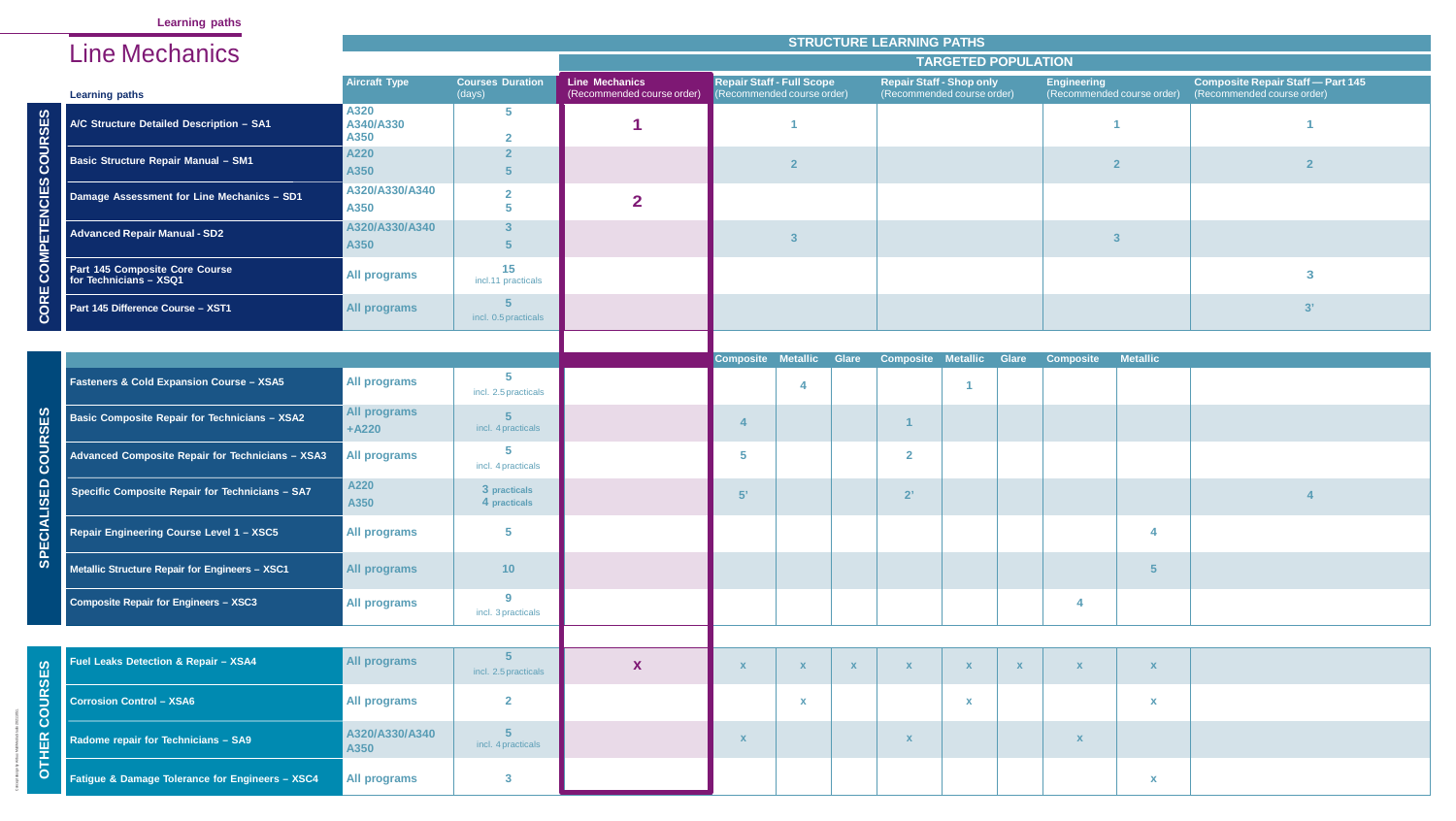# **Learning paths**

|                                         | <b>Repair Staff (full Scope)</b>                         |                                |                                   |                                                     |                                                                |                  |              | <b>STRUCTURE LEARNING PATHS</b>                               |                            |              |                                                  |                 |                                                                        |  |
|-----------------------------------------|----------------------------------------------------------|--------------------------------|-----------------------------------|-----------------------------------------------------|----------------------------------------------------------------|------------------|--------------|---------------------------------------------------------------|----------------------------|--------------|--------------------------------------------------|-----------------|------------------------------------------------------------------------|--|
|                                         |                                                          |                                |                                   |                                                     |                                                                |                  |              |                                                               | <b>TARGETED POPULATION</b> |              |                                                  |                 |                                                                        |  |
|                                         | <b>Learning paths</b>                                    | <b>Aircraft Type</b>           | <b>Courses Duration</b><br>(days) | <b>Line Mechanics</b><br>(Recommended course order) | <b>Repair Staff - Full Scope</b><br>(Recommended course order) |                  |              | <b>Repair Staff - Shop only</b><br>(Recommended course order) |                            |              | <b>Engineering</b><br>(Recommended course order) |                 | <b>Composite Repair Staff - Part 145</b><br>(Recommended course order) |  |
| <b>SD</b>                               | A/C Structure Detailed Description - SA1                 | A320<br>A340/A330<br>A350      |                                   |                                                     |                                                                |                  |              |                                                               |                            |              |                                                  |                 |                                                                        |  |
|                                         | <b>Basic Structure Repair Manual - SM1</b>               | A220<br>A350                   |                                   |                                                     |                                                                | $\mathbf{2}$     |              |                                                               |                            |              | $\overline{2}$                                   |                 |                                                                        |  |
| <u>ි</u><br>즚                           | Damage Assessment for Line Mechanics - SD1               | A320/A330/A340<br>A350         |                                   | $\overline{2}$                                      |                                                                |                  |              |                                                               |                            |              |                                                  |                 |                                                                        |  |
|                                         | <b>Advanced Repair Manual - SD2</b>                      | A320/A330/A340<br>A350         |                                   |                                                     |                                                                | $\boldsymbol{3}$ |              |                                                               |                            |              | $\overline{\mathbf{3}}$                          |                 |                                                                        |  |
|                                         | Part 145 Composite Core Course<br>for Technicians - XSQ1 | <b>All programs</b>            | 15<br>incl.11 practicals          |                                                     |                                                                |                  |              |                                                               |                            |              |                                                  |                 | 3                                                                      |  |
|                                         | Part 145 Difference Course - XST1                        | <b>All programs</b>            | incl. 0.5 practicals              |                                                     |                                                                |                  |              |                                                               |                            |              |                                                  |                 | 3'                                                                     |  |
|                                         |                                                          |                                |                                   |                                                     |                                                                |                  |              |                                                               |                            |              |                                                  |                 |                                                                        |  |
|                                         | <b>Fasteners &amp; Cold Expansion Course - XSA5</b>      | <b>All programs</b>            | incl. 2.5 practicals              |                                                     | <b>Composite Metallic</b>                                      | 4                | <b>Glare</b> | <b>Composite Metallic</b>                                     |                            | <b>Glare</b> | <b>Composite</b>                                 | <b>Metallic</b> |                                                                        |  |
| ဟ                                       | <b>Basic Composite Repair for Technicians - XSA2</b>     | <b>All programs</b><br>$+A220$ | incl. 4 practicals                |                                                     | 4                                                              |                  |              |                                                               |                            |              |                                                  |                 |                                                                        |  |
| $\vec{o}$<br>ပ                          | Advanced Composite Repair for Technicians - XSA3         | <b>All programs</b>            | incl. 4 practicals                |                                                     | 5                                                              |                  |              | $\overline{2}$                                                |                            |              |                                                  |                 |                                                                        |  |
| $\mathbf{D}$<br>$\overline{\mathbf{v}}$ | Specific Composite Repair for Technicians - SA7          | A220<br>A350                   | 3 practicals<br>4 practicals      |                                                     | 5'                                                             |                  |              | 2'                                                            |                            |              |                                                  |                 |                                                                        |  |
|                                         | Repair Engineering Course Level 1 - XSC5                 | <b>All programs</b>            |                                   |                                                     |                                                                |                  |              |                                                               |                            |              |                                                  | 4               |                                                                        |  |
| $\boldsymbol{\omega}$                   | Metallic Structure Repair for Engineers - XSC1           | <b>All programs</b>            | 10                                |                                                     |                                                                |                  |              |                                                               |                            |              |                                                  | $\sqrt{5}$      |                                                                        |  |
|                                         | Composite Repair for Engineers - XSC3                    | <b>All programs</b>            | incl. 3 practicals                |                                                     |                                                                |                  |              |                                                               |                            |              |                                                  |                 |                                                                        |  |
|                                         |                                                          |                                |                                   |                                                     |                                                                |                  |              |                                                               |                            |              |                                                  |                 |                                                                        |  |
| $\boldsymbol{\omega}$                   | <b>Fuel Leaks Detection &amp; Repair - XSA4</b>          | <b>All programs</b>            | incl. 2.5 practicals              |                                                     | X                                                              | X                | X            | X                                                             | $\mathbf{X}$               | $\mathbf{X}$ | X                                                | $\mathbf{x}$    |                                                                        |  |
| $\Box$<br>$\bullet$                     | <b>Corrosion Control - XSA6</b>                          | <b>All programs</b>            | $\overline{2}$                    |                                                     |                                                                | X                |              |                                                               | $\mathbf{x}$               |              |                                                  | $\mathbf{x}$    |                                                                        |  |
| $\ddot{\mathbf{O}}$<br>Œ.               | Radome repair for Technicians - SA9                      | A320/A330/A340<br>A350         | incl. 4 practicals                |                                                     | X                                                              |                  |              | X                                                             |                            |              |                                                  |                 |                                                                        |  |
|                                         | Fatigue & Damage Tolerance for Engineers - XSC4          | <b>All programs</b>            |                                   |                                                     |                                                                |                  |              |                                                               |                            |              |                                                  | $\mathbf{x}$    |                                                                        |  |

| <b>Repair Staff (full Scope)</b>                         |                                |                                   |                                                     |                                  | <b>STRUCTURE LEARNING PATHS</b> |                    |                                                               |              |                    |                            |                                                                        |    |  |
|----------------------------------------------------------|--------------------------------|-----------------------------------|-----------------------------------------------------|----------------------------------|---------------------------------|--------------------|---------------------------------------------------------------|--------------|--------------------|----------------------------|------------------------------------------------------------------------|----|--|
|                                                          |                                |                                   |                                                     |                                  |                                 |                    | <b>TARGETED POPULATION</b>                                    |              |                    |                            |                                                                        |    |  |
| <b>Learning paths</b>                                    | <b>Aircraft Type</b>           | <b>Courses Duration</b><br>(days) | <b>Line Mechanics</b><br>(Recommended course order) | <b>Repair Staff - Full Scope</b> | (Recommended course order)      |                    | <b>Repair Staff - Shop only</b><br>(Recommended course order) |              | <b>Engineering</b> | (Recommended course order) | <b>Composite Repair Staff - Part 145</b><br>(Recommended course order) |    |  |
| A/C Structure Detailed Description - SA1                 | A320<br>A340/A330<br>A350      | $5\overline{5}$                   |                                                     |                                  |                                 |                    |                                                               |              |                    |                            |                                                                        |    |  |
| <b>Basic Structure Repair Manual - SM1</b>               | A220<br>A350                   |                                   |                                                     |                                  | $\overline{\mathbf{2}}$         |                    |                                                               |              |                    | $\overline{\mathbf{2}}$    |                                                                        |    |  |
| Damage Assessment for Line Mechanics - SD1               | A320/A330/A340<br>A350         | $\overline{\mathbf{2}}$           | $\overline{\mathbf{2}}$                             |                                  |                                 |                    |                                                               |              |                    |                            |                                                                        |    |  |
| <b>Advanced Repair Manual - SD2</b>                      | A320/A330/A340<br>A350         |                                   |                                                     |                                  | 3                               |                    |                                                               |              |                    | $\overline{3}$             |                                                                        |    |  |
| Part 145 Composite Core Course<br>for Technicians - XSQ1 | All programs                   | 15<br>incl.11 practicals          |                                                     |                                  |                                 |                    |                                                               |              |                    |                            |                                                                        | 3  |  |
| Part 145 Difference Course - XST1                        | All programs                   | incl. 0.5 practicals              |                                                     |                                  |                                 |                    |                                                               |              |                    |                            |                                                                        | 3' |  |
|                                                          |                                |                                   |                                                     |                                  |                                 |                    |                                                               |              |                    |                            |                                                                        |    |  |
| <b>Fasteners &amp; Cold Expansion Course - XSA5</b>      | <b>All programs</b>            | incl. 2.5 practicals              |                                                     | Composite Metallic               | <b>Glare</b><br>4               | Composite Metallic |                                                               | <b>Glare</b> | <b>Composite</b>   | <b>Metallic</b>            |                                                                        |    |  |
| <b>Basic Composite Repair for Technicians - XSA2</b>     | <b>All programs</b><br>$+A220$ | incl. 4 practicals                |                                                     | 4                                |                                 |                    |                                                               |              |                    |                            |                                                                        |    |  |
| Advanced Composite Repair for Technicians - XSA3         | <b>All programs</b>            | -5<br>incl. 4 practicals          |                                                     | 5                                |                                 | $\overline{2}$     |                                                               |              |                    |                            |                                                                        |    |  |
| Specific Composite Repair for Technicians - SA7          | A220<br>A350                   | 3 practicals<br>4 practicals      |                                                     | 5'                               |                                 | 2'                 |                                                               |              |                    |                            |                                                                        |    |  |
| Repair Engineering Course Level 1 - XSC5                 | <b>All programs</b>            | $\sqrt{5}$                        |                                                     |                                  |                                 |                    |                                                               |              |                    | $\overline{4}$             |                                                                        |    |  |
| Metallic Structure Repair for Engineers - XSC1           | <b>All programs</b>            | 10                                |                                                     |                                  |                                 |                    |                                                               |              |                    | 5                          |                                                                        |    |  |
| Composite Repair for Engineers - XSC3                    | <b>All programs</b>            | 9<br>incl. 3 practicals           |                                                     |                                  |                                 |                    |                                                               |              |                    |                            |                                                                        |    |  |
|                                                          |                                |                                   |                                                     |                                  |                                 |                    |                                                               |              |                    |                            |                                                                        |    |  |
| <b>Fuel Leaks Detection &amp; Repair - XSA4</b>          | <b>All programs</b>            | incl. 2.5 practicals              | $\mathbf x$                                         | X                                | X<br>X                          | $\mathbf x$        |                                                               | $\mathbf{X}$ | $\mathbf{x}$       | $\mathbf X$                |                                                                        |    |  |
| <b>Corrosion Control - XSA6</b>                          | <b>All programs</b>            | $\mathbf{2}$                      |                                                     |                                  | X                               |                    | $\boldsymbol{\mathsf{x}}$                                     |              |                    | $\mathbf{x}$               |                                                                        |    |  |
| Radome repair for Technicians - SA9                      | A320/A330/A340<br>A350         | incl. 4 practicals                |                                                     | X                                |                                 |                    |                                                               |              | X                  |                            |                                                                        |    |  |
| Fatigue & Damage Tolerance for Engineers - XSC4          | <b>All programs</b>            | $\overline{\mathbf{3}}$           |                                                     |                                  |                                 |                    |                                                               |              |                    | $\mathbf{x}$               |                                                                        |    |  |

| <b>Repair Staff (full Scope)</b>                         |                                |                                   |                                                     |                    |                                                                |              | <b>STRUCTURE LEARNING PATHS</b>                               |                            |              |                    |                            |                                                                        |    |  |
|----------------------------------------------------------|--------------------------------|-----------------------------------|-----------------------------------------------------|--------------------|----------------------------------------------------------------|--------------|---------------------------------------------------------------|----------------------------|--------------|--------------------|----------------------------|------------------------------------------------------------------------|----|--|
|                                                          |                                |                                   |                                                     |                    |                                                                |              |                                                               | <b>TARGETED POPULATION</b> |              |                    |                            |                                                                        |    |  |
| <b>Learning paths</b>                                    | <b>Aircraft Type</b>           | <b>Courses Duration</b><br>(days) | <b>Line Mechanics</b><br>(Recommended course order) |                    | <b>Repair Staff - Full Scope</b><br>(Recommended course order) |              | <b>Repair Staff - Shop only</b><br>(Recommended course order) |                            |              | <b>Engineering</b> | (Recommended course order) | <b>Composite Repair Staff - Part 145</b><br>(Recommended course order) |    |  |
| A/C Structure Detailed Description - SA1                 | A320<br>A340/A330<br>A350      | 5                                 |                                                     |                    |                                                                |              |                                                               |                            |              |                    |                            |                                                                        |    |  |
| Basic Structure Repair Manual - SM1                      | A220<br>A350                   |                                   |                                                     |                    | $\overline{2}$                                                 |              |                                                               |                            |              |                    | $\overline{2}$             |                                                                        |    |  |
| Damage Assessment for Line Mechanics - SD1               | A320/A330/A340<br>A350         | $\overline{\mathbf{2}}$           | $\overline{\mathbf{2}}$                             |                    |                                                                |              |                                                               |                            |              |                    |                            |                                                                        |    |  |
| <b>Advanced Repair Manual - SD2</b>                      | A320/A330/A340<br>A350         |                                   |                                                     |                    | 3                                                              |              |                                                               |                            |              |                    | $\overline{3}$             |                                                                        |    |  |
| Part 145 Composite Core Course<br>for Technicians - XSQ1 | <b>All programs</b>            | 15<br>incl.11 practicals          |                                                     |                    |                                                                |              |                                                               |                            |              |                    |                            |                                                                        | 3  |  |
| Part 145 Difference Course - XST1                        | <b>All programs</b>            | incl. 0.5 practicals              |                                                     |                    |                                                                |              |                                                               |                            |              |                    |                            |                                                                        | 3' |  |
|                                                          |                                |                                   |                                                     | Composite Metallic |                                                                | <b>Glare</b> | Composite Metallic                                            |                            | <b>Glare</b> | <b>Composite</b>   | <b>Metallic</b>            |                                                                        |    |  |
| <b>Fasteners &amp; Cold Expansion Course - XSA5</b>      | <b>All programs</b>            | incl. 2.5 practicals              |                                                     |                    | 4                                                              |              |                                                               |                            |              |                    |                            |                                                                        |    |  |
| <b>Basic Composite Repair for Technicians - XSA2</b>     | <b>All programs</b><br>$+A220$ | incl. 4 practicals                |                                                     | 4                  |                                                                |              |                                                               |                            |              |                    |                            |                                                                        |    |  |
| Advanced Composite Repair for Technicians - XSA3         | <b>All programs</b>            | -5<br>incl. 4 practicals          |                                                     | 5                  |                                                                |              | $\overline{2}$                                                |                            |              |                    |                            |                                                                        |    |  |
| Specific Composite Repair for Technicians - SA7          | A220<br>A350                   | 3 practicals<br>4 practicals      |                                                     | 5'                 |                                                                |              | 2'                                                            |                            |              |                    |                            |                                                                        |    |  |
| Repair Engineering Course Level 1 - XSC5                 | <b>All programs</b>            | $-5$                              |                                                     |                    |                                                                |              |                                                               |                            |              |                    | $\overline{4}$             |                                                                        |    |  |
| Metallic Structure Repair for Engineers - XSC1           | <b>All programs</b>            | 10 <sub>1</sub>                   |                                                     |                    |                                                                |              |                                                               |                            |              |                    | 5                          |                                                                        |    |  |
| <b>Composite Repair for Engineers - XSC3</b>             | <b>All programs</b>            | <b>Q</b><br>incl. 3 practicals    |                                                     |                    |                                                                |              |                                                               |                            |              |                    |                            |                                                                        |    |  |
|                                                          |                                |                                   |                                                     |                    |                                                                |              |                                                               |                            |              |                    |                            |                                                                        |    |  |
| <b>Fuel Leaks Detection &amp; Repair - XSA4</b>          | <b>All programs</b>            | incl. 2.5 practicals              | $\mathbf x$                                         | X                  | X                                                              | X            |                                                               |                            | $\mathbf{X}$ | $\mathbf{x}$       | $\mathbf X$                |                                                                        |    |  |
| <b>Corrosion Control - XSA6</b>                          | <b>All programs</b>            | $\mathbf{2}$                      |                                                     |                    | X                                                              |              |                                                               | $\boldsymbol{\mathsf{x}}$  |              |                    | $\mathbf x$                |                                                                        |    |  |
| Radome repair for Technicians - SA9                      | A320/A330/A340<br>A350         | incl. 4 practicals                |                                                     | X                  |                                                                |              |                                                               |                            |              | X                  |                            |                                                                        |    |  |
| Fatigue & Damage Tolerance for Engineers - XSC4          | <b>All programs</b>            | $\overline{\mathbf{3}}$           |                                                     |                    |                                                                |              |                                                               |                            |              |                    | $\mathbf{x}$               |                                                                        |    |  |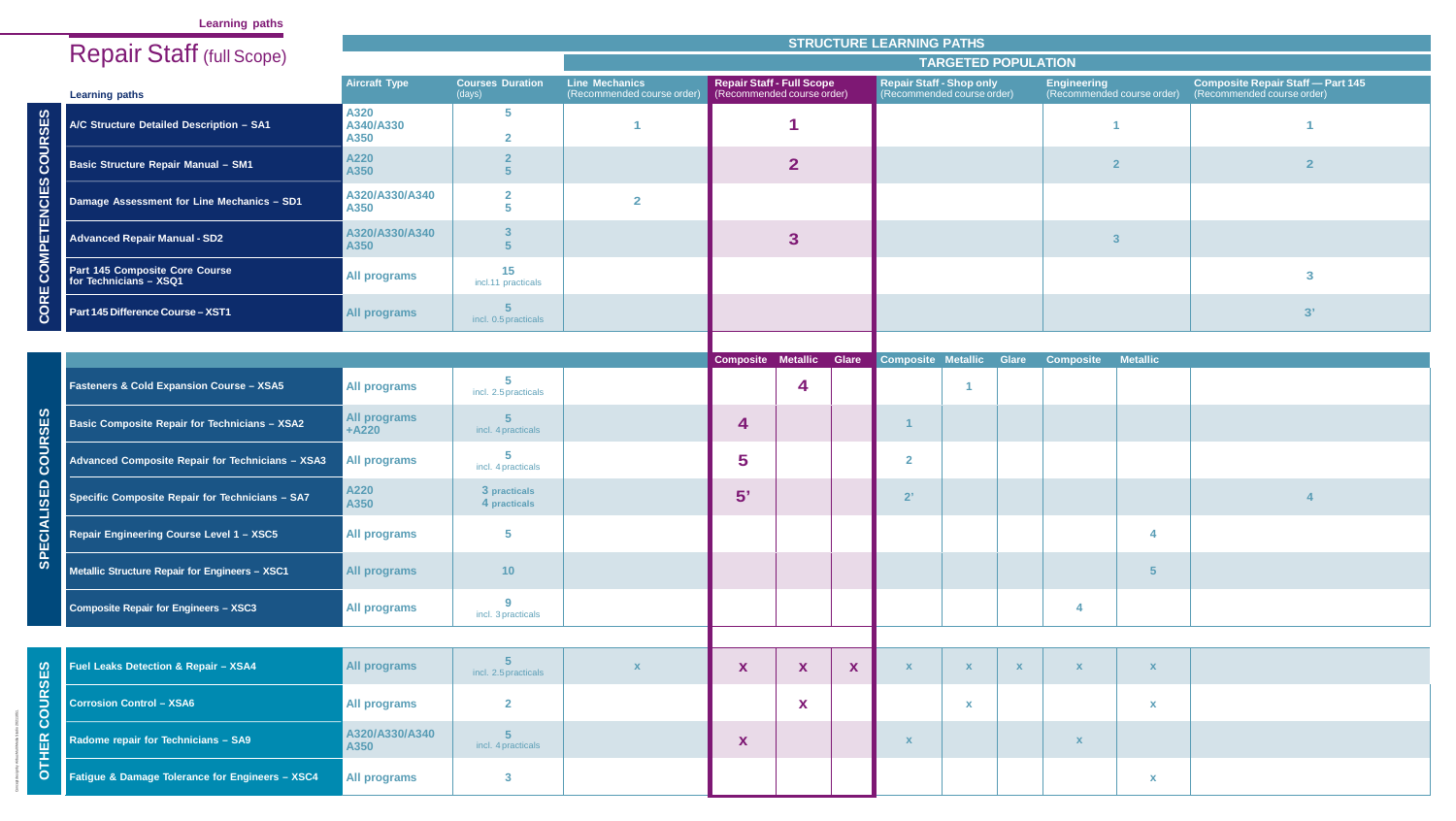# **Learning paths**

|                             |                                                          |                                |                                   |                                                     |                                                                | <b>STRUCTURE LEARNING PATHS</b> |                                                               |                            |              |                                                  |                           |                                                                        |    |  |
|-----------------------------|----------------------------------------------------------|--------------------------------|-----------------------------------|-----------------------------------------------------|----------------------------------------------------------------|---------------------------------|---------------------------------------------------------------|----------------------------|--------------|--------------------------------------------------|---------------------------|------------------------------------------------------------------------|----|--|
|                             | <b>Repair Staff (Shop only)</b>                          |                                |                                   |                                                     |                                                                |                                 |                                                               | <b>TARGETED POPULATION</b> |              |                                                  |                           |                                                                        |    |  |
|                             | <b>Learning paths</b>                                    | <b>Aircraft Type</b>           | <b>Courses Duration</b><br>(days) | <b>Line Mechanics</b><br>(Recommended course order) | <b>Repair Staff - Full Scope</b><br>(Recommended course order) |                                 | <b>Repair Staff - Shop only</b><br>(Recommended course order) |                            |              | <b>Engineering</b><br>(Recommended course order) |                           | <b>Composite Repair Staff - Part 145</b><br>(Recommended course order) |    |  |
|                             | A/C Structure Detailed Description - SA1                 | A320<br>A340/A330<br>A350      |                                   |                                                     |                                                                |                                 |                                                               |                            |              |                                                  |                           |                                                                        |    |  |
|                             | <b>Basic Structure Repair Manual - SM1</b>               | A220<br>A350                   |                                   |                                                     |                                                                |                                 |                                                               |                            |              | $\overline{2}$                                   |                           |                                                                        |    |  |
| $\boldsymbol{\omega}$<br>ш. | Damage Assessment for Line Mechanics - SD1               | A320/A330/A340<br>A350         |                                   | $\overline{2}$                                      |                                                                |                                 |                                                               |                            |              |                                                  |                           |                                                                        |    |  |
| 币<br>H.                     | <b>Advanced Repair Manual - SD2</b>                      | A320/A330/A340<br>A350         |                                   |                                                     |                                                                |                                 |                                                               |                            |              | $\overline{\mathbf{3}}$                          |                           |                                                                        |    |  |
| ш                           | Part 145 Composite Core Course<br>for Technicians - XSQ1 | <b>All programs</b>            | 15<br>incl.11 practicals          |                                                     |                                                                |                                 |                                                               |                            |              |                                                  |                           |                                                                        | 3  |  |
|                             | Part 145 Difference Course - XST1                        | <b>All programs</b>            | incl. 0.5 practicals              |                                                     |                                                                |                                 |                                                               |                            |              |                                                  |                           |                                                                        | 3' |  |
|                             |                                                          |                                |                                   |                                                     |                                                                |                                 |                                                               |                            |              |                                                  |                           |                                                                        |    |  |
|                             | <b>Fasteners &amp; Cold Expansion Course - XSA5</b>      | <b>All programs</b>            | incl. 2.5 practicals              |                                                     | <b>Composite</b>                                               | <b>Metallic</b><br>Glare        | Composite Metallic                                            |                            | <b>Glare</b> | Composite                                        | <b>Metallic</b>           |                                                                        |    |  |
| ၯ<br>ທ                      | Basic Composite Repair for Technicians - XSA2            | <b>All programs</b><br>$+A220$ | incl. 4 practicals                |                                                     | $\overline{a}$                                                 |                                 |                                                               |                            |              |                                                  |                           |                                                                        |    |  |
| O.                          | Advanced Composite Repair for Technicians - XSA3         | <b>All programs</b>            | incl. 4 practicals                |                                                     | 5                                                              |                                 | $\overline{\mathbf{2}}$                                       |                            |              |                                                  |                           |                                                                        |    |  |
| ш<br>ທ                      | Specific Composite Repair for Technicians - SA7          | A220<br>A350                   | 3 practicals<br>4 practicals      |                                                     | 5'                                                             |                                 | 2'                                                            |                            |              |                                                  |                           |                                                                        |    |  |
| Ш                           | Repair Engineering Course Level 1 - XSC5                 | <b>All programs</b>            |                                   |                                                     |                                                                |                                 |                                                               |                            |              |                                                  |                           |                                                                        |    |  |
| ທ                           | Metallic Structure Repair for Engineers - XSC1           | <b>All programs</b>            | 10                                |                                                     |                                                                |                                 |                                                               |                            |              |                                                  | $\sqrt{5}$                |                                                                        |    |  |
|                             | Composite Repair for Engineers - XSC3                    | <b>All programs</b>            | incl. 3 practicals                |                                                     |                                                                |                                 |                                                               |                            |              |                                                  |                           |                                                                        |    |  |
|                             |                                                          |                                |                                   |                                                     |                                                                |                                 |                                                               |                            |              |                                                  |                           |                                                                        |    |  |
| ဖာ<br>ທ                     | <b>Fuel Leaks Detection &amp; Repair - XSA4</b>          | <b>All programs</b>            | incl. 2.5 practicals              |                                                     | $\mathbf{x}$                                                   | X                               | X                                                             | $\mathbf{X}$               | $\mathbf{X}$ | $\boldsymbol{\mathsf{X}}$                        | $\mathbf{X}$              |                                                                        |    |  |
|                             | <b>Corrosion Control - XSA6</b>                          | <b>All programs</b>            | $\overline{2}$                    |                                                     |                                                                |                                 |                                                               | X                          |              |                                                  | $\mathbf x$               |                                                                        |    |  |
| $\mathbf C$                 | Radome repair for Technicians - SA9                      | A320/A330/A340<br>A350         | incl. 4 practicals                |                                                     | $\mathbf x$                                                    |                                 | X                                                             |                            |              | $\mathbf x$                                      |                           |                                                                        |    |  |
|                             | Fatigue & Damage Tolerance for Engineers - XSC4          | <b>All programs</b>            | $\mathbf{3}$                      |                                                     |                                                                |                                 |                                                               |                            |              |                                                  | $\boldsymbol{\mathsf{X}}$ |                                                                        |    |  |

|                                                          |                                |                                           |                                                     |                                                                |       | <b>STRUCTURE LEARNING PATHS</b>                               |                            |              |                           |                            |                                                                        |
|----------------------------------------------------------|--------------------------------|-------------------------------------------|-----------------------------------------------------|----------------------------------------------------------------|-------|---------------------------------------------------------------|----------------------------|--------------|---------------------------|----------------------------|------------------------------------------------------------------------|
| <b>Repair Staff (Shop only)</b>                          |                                |                                           |                                                     |                                                                |       |                                                               | <b>TARGETED POPULATION</b> |              |                           |                            |                                                                        |
| <b>Learning paths</b>                                    | <b>Aircraft Type</b>           | <b>Courses Duration</b><br>(days)         | <b>Line Mechanics</b><br>(Recommended course order) | <b>Repair Staff - Full Scope</b><br>(Recommended course order) |       | <b>Repair Staff - Shop only</b><br>(Recommended course order) |                            |              | <b>Engineering</b>        | (Recommended course order) | <b>Composite Repair Staff - Part 145</b><br>(Recommended course order) |
| A/C Structure Detailed Description - SA1                 | A320<br>A340/A330<br>A350      | $\overline{\mathbf{5}}$<br>$\overline{2}$ |                                                     |                                                                |       |                                                               |                            |              |                           |                            |                                                                        |
| <b>Basic Structure Repair Manual - SM1</b>               | A220<br>A350                   |                                           |                                                     | $\overline{2}$                                                 |       |                                                               |                            |              |                           | $\overline{2}$             |                                                                        |
| Damage Assessment for Line Mechanics - SD1               | A320/A330/A340<br>A350         | $\overline{\mathbf{2}}$                   | $\mathbf{2}$                                        |                                                                |       |                                                               |                            |              |                           |                            |                                                                        |
| <b>Advanced Repair Manual - SD2</b>                      | A320/A330/A340<br>A350         | $\overline{\mathbf{3}}$                   |                                                     |                                                                |       |                                                               |                            |              |                           | $\overline{3}$             |                                                                        |
| Part 145 Composite Core Course<br>for Technicians - XSQ1 | <b>All programs</b>            | 15<br>incl.11 practicals                  |                                                     |                                                                |       |                                                               |                            |              |                           |                            | 3                                                                      |
| Part 145 Difference Course - XST1                        | <b>All programs</b>            | incl. 0.5 practicals                      |                                                     |                                                                |       |                                                               |                            |              |                           |                            | 3'                                                                     |
|                                                          |                                |                                           |                                                     | <b>Composite Metallic</b>                                      | Glare | <b>Composite Metallic</b>                                     |                            | <b>Glare</b> | <b>Composite</b>          | <b>Metallic</b>            |                                                                        |
| <b>Fasteners &amp; Cold Expansion Course - XSA5</b>      | <b>All programs</b>            | incl. 2.5 practicals                      |                                                     |                                                                |       |                                                               |                            |              |                           |                            |                                                                        |
| <b>Basic Composite Repair for Technicians - XSA2</b>     | <b>All programs</b><br>$+A220$ | incl. 4 practicals                        |                                                     |                                                                |       |                                                               |                            |              |                           |                            |                                                                        |
| Advanced Composite Repair for Technicians - XSA3         | <b>All programs</b>            | 5<br>incl. 4 practicals                   |                                                     |                                                                |       | $\mathbf{2}$                                                  |                            |              |                           |                            |                                                                        |
| Specific Composite Repair for Technicians - SA7          | A220<br>A350                   | 3 practicals<br>4 practicals              |                                                     | 5'                                                             |       | $2^{\prime}$                                                  |                            |              |                           |                            |                                                                        |
| <b>Repair Engineering Course Level 1 - XSC5</b>          | <b>All programs</b>            | $\overline{\mathbf{5}}$                   |                                                     |                                                                |       |                                                               |                            |              |                           | $\overline{\mathbf{4}}$    |                                                                        |
| Metallic Structure Repair for Engineers - XSC1           | All programs                   | 10                                        |                                                     |                                                                |       |                                                               |                            |              |                           | 5                          |                                                                        |
| <b>Composite Repair for Engineers - XSC3</b>             | <b>All programs</b>            | 9<br>incl. 3 practicals                   |                                                     |                                                                |       |                                                               |                            |              | $\overline{4}$            |                            |                                                                        |
|                                                          |                                |                                           |                                                     |                                                                |       |                                                               |                            |              |                           |                            |                                                                        |
| Fuel Leaks Detection & Repair - XSA4                     | <b>All programs</b>            | incl. 2.5 practicals                      | $\boldsymbol{\mathsf{X}}$                           | $\mathbf x$                                                    |       | X                                                             | X                          | $\mathbf{X}$ | X                         | X                          |                                                                        |
| <b>Corrosion Control - XSA6</b>                          | <b>All programs</b>            | $\mathbf{2}$                              |                                                     | $\boldsymbol{\mathsf{x}}$                                      |       |                                                               | X                          |              |                           | $\mathbf{x}$               |                                                                        |
| Radome repair for Technicians - SA9                      | A320/A330/A340<br>A350         | -5<br>incl. 4 practicals                  |                                                     |                                                                |       | X                                                             |                            |              | $\boldsymbol{\mathsf{X}}$ |                            |                                                                        |
| Fatigue & Damage Tolerance for Engineers - XSC4          | <b>All programs</b>            | $\boldsymbol{3}$                          |                                                     |                                                                |       |                                                               |                            |              |                           | $\mathbf x$                |                                                                        |

|                                                          |                                |                                   |                                                     |                                  | <b>STRUCTURE LEARNING PATHS</b> |                                                               |                            |              |                  |                            |                                                                        |  |
|----------------------------------------------------------|--------------------------------|-----------------------------------|-----------------------------------------------------|----------------------------------|---------------------------------|---------------------------------------------------------------|----------------------------|--------------|------------------|----------------------------|------------------------------------------------------------------------|--|
| <b>Repair Staff (Shop only)</b>                          |                                |                                   |                                                     |                                  |                                 |                                                               | <b>TARGETED POPULATION</b> |              |                  |                            |                                                                        |  |
| <b>Learning paths</b>                                    | <b>Aircraft Type</b>           | <b>Courses Duration</b><br>(days) | <b>Line Mechanics</b><br>(Recommended course order) | <b>Repair Staff - Full Scope</b> | (Recommended course order)      | <b>Repair Staff - Shop only</b><br>(Recommended course order) |                            |              | Engineering      | (Recommended course order) | <b>Composite Repair Staff - Part 145</b><br>(Recommended course order) |  |
| A/C Structure Detailed Description - SA1                 | A320<br>A340/A330<br>A350      | 5<br>- 2                          |                                                     |                                  |                                 |                                                               |                            |              |                  |                            |                                                                        |  |
| <b>Basic Structure Repair Manual - SM1</b>               | A220<br>A350                   |                                   |                                                     |                                  |                                 |                                                               |                            |              |                  | $\overline{2}$             |                                                                        |  |
| Damage Assessment for Line Mechanics - SD1               | A320/A330/A340<br>A350         | $\overline{2}$                    | $\overline{2}$                                      |                                  |                                 |                                                               |                            |              |                  |                            |                                                                        |  |
| <b>Advanced Repair Manual - SD2</b>                      | A320/A330/A340<br>A350         |                                   |                                                     |                                  | 3                               |                                                               |                            |              |                  | 3                          |                                                                        |  |
| Part 145 Composite Core Course<br>for Technicians - XSQ1 | <b>All programs</b>            | 15<br>incl.11 practicals          |                                                     |                                  |                                 |                                                               |                            |              |                  |                            | 3                                                                      |  |
| Part 145 Difference Course - XST1                        | All programs                   | incl. 0.5 practicals              |                                                     |                                  |                                 |                                                               |                            |              |                  |                            | 3'                                                                     |  |
|                                                          |                                |                                   |                                                     |                                  |                                 |                                                               |                            |              |                  |                            |                                                                        |  |
| <b>Fasteners &amp; Cold Expansion Course - XSA5</b>      | <b>All programs</b>            | incl. 2.5 practicals              |                                                     | <b>Composite Metallic</b>        | Glare                           | <b>Composite Metallic</b>                                     |                            | <b>Glare</b> | <b>Composite</b> | <b>Metallic</b>            |                                                                        |  |
| <b>Basic Composite Repair for Technicians - XSA2</b>     | <b>All programs</b><br>$+A220$ | incl. 4 practicals                |                                                     |                                  |                                 |                                                               |                            |              |                  |                            |                                                                        |  |
| Advanced Composite Repair for Technicians - XSA3         | <b>All programs</b>            | 5<br>incl. 4 practicals           |                                                     | 5                                |                                 | $\overline{\mathbf{2}}$                                       |                            |              |                  |                            |                                                                        |  |
| Specific Composite Repair for Technicians - SA7          | A220<br>A350                   | 3 practicals<br>4 practicals      |                                                     | 5'                               |                                 | $2^{\prime}$                                                  |                            |              |                  |                            |                                                                        |  |
| Repair Engineering Course Level 1 - XSC5                 | <b>All programs</b>            | $\overline{\mathbf{5}}$           |                                                     |                                  |                                 |                                                               |                            |              |                  | $\overline{\bf{4}}$        |                                                                        |  |
| Metallic Structure Repair for Engineers - XSC1           | <b>All programs</b>            | 10                                |                                                     |                                  |                                 |                                                               |                            |              |                  | 5                          |                                                                        |  |
| Composite Repair for Engineers - XSC3                    | <b>All programs</b>            | 9<br>incl. 3 practicals           |                                                     |                                  |                                 |                                                               |                            |              |                  |                            |                                                                        |  |
|                                                          |                                |                                   |                                                     |                                  |                                 |                                                               |                            |              |                  |                            |                                                                        |  |
| <b>Fuel Leaks Detection &amp; Repair - XSA4</b>          | <b>All programs</b>            | incl. 2.5 practicals              |                                                     | $\mathbf{X}$                     | $\mathbf{x}$                    | X                                                             | X                          | X            | X                | $\boldsymbol{\mathsf{X}}$  |                                                                        |  |
| <b>Corrosion Control - XSA6</b>                          | <b>All programs</b>            | $\overline{2}$                    |                                                     |                                  | $\mathbf x$                     |                                                               | X                          |              |                  | $\mathbf{x}$               |                                                                        |  |
| Radome repair for Technicians - SA9                      | A320/A330/A340<br>A350         | incl. 4 practicals                |                                                     | $\mathbf x$                      |                                 | X                                                             |                            |              | X                |                            |                                                                        |  |
| Fatigue & Damage Tolerance for Engineers - XSC4          | <b>All programs</b>            | $\boldsymbol{3}$                  |                                                     |                                  |                                 |                                                               |                            |              |                  | $\mathbf{x}$               |                                                                        |  |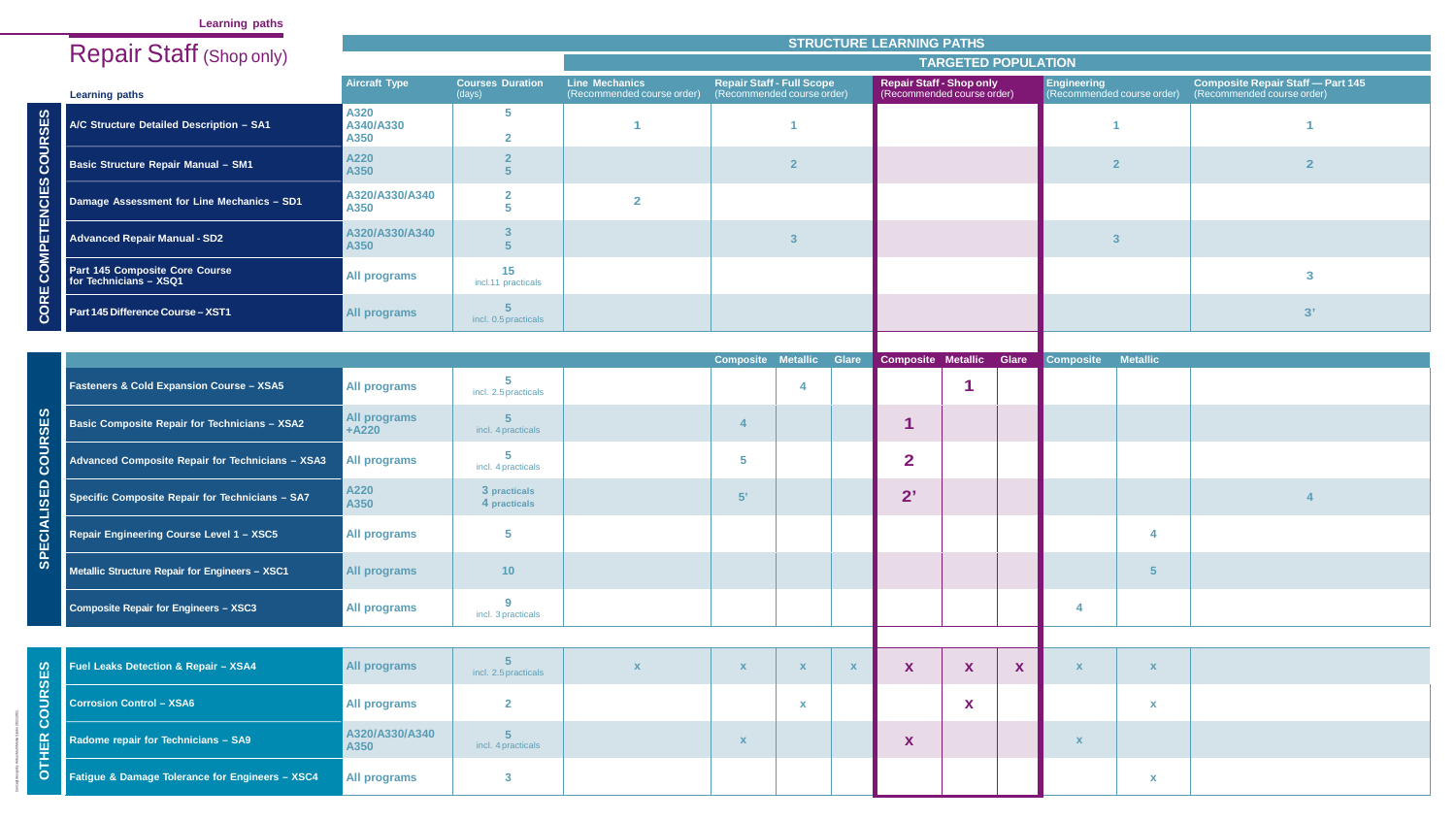|    | and the control of the control of the control of the control of the control of |                           |                                   |                                                     |                                                                |              | <b>STRUCTURE LEARNING PATHS</b>                               |              |                                                  |                 |                                                                        |
|----|--------------------------------------------------------------------------------|---------------------------|-----------------------------------|-----------------------------------------------------|----------------------------------------------------------------|--------------|---------------------------------------------------------------|--------------|--------------------------------------------------|-----------------|------------------------------------------------------------------------|
|    | <b>Engineers</b>                                                               |                           |                                   |                                                     |                                                                |              | <b>TARGETED POPULATION</b>                                    |              |                                                  |                 |                                                                        |
|    | <b>Learning paths</b>                                                          | <b>Aircraft Type</b>      | <b>Courses Duration</b><br>(days) | <b>Line Mechanics</b><br>(Recommended course order) | <b>Repair Staff - Full Scope</b><br>(Recommended course order) |              | <b>Repair Staff - Shop only</b><br>(Recommended course order) |              | <b>Engineering</b><br>(Recommended course order) |                 | <b>Composite Repair Staff - Part 145</b><br>(Recommended course order) |
|    | A/C Structure Detailed Description - SA1                                       | A320<br>A340/A330<br>A350 | $\overline{\mathbf{5}}$           |                                                     |                                                                |              |                                                               |              |                                                  |                 |                                                                        |
| U) | <b>Basic Structure Repair Manual - SM1</b>                                     | A220<br>A350              |                                   |                                                     | $\overline{2}$                                                 |              |                                                               |              |                                                  | $\overline{2}$  |                                                                        |
| ш  | Damage Assessment for Line Mechanics - SD1                                     | A320/A330/A340<br>A350    |                                   | $\overline{2}$                                      |                                                                |              |                                                               |              |                                                  |                 |                                                                        |
|    | <b>Advanced Repair Manual - SD2</b>                                            | A320/A330/A340<br>A350    |                                   |                                                     |                                                                |              |                                                               |              |                                                  | $\overline{3}$  |                                                                        |
|    | Part 145 Composite Core Course<br>for Technicians - XSQ1                       | <b>All programs</b>       | 15<br>incl.11 practicals          |                                                     |                                                                |              |                                                               |              |                                                  |                 | 3                                                                      |
|    | Part 145 Difference Course - XST1                                              | All programs              | incl. 0.5 practicals              |                                                     |                                                                |              |                                                               |              |                                                  |                 | 3'                                                                     |
|    |                                                                                |                           |                                   |                                                     |                                                                |              |                                                               |              |                                                  |                 |                                                                        |
|    | <b>Fasteners &amp; Cold Expansion Course - XSA5</b>                            | <b>All programs</b>       | incl. 2.5 practicals              |                                                     | Composite Metallic                                             | Glare        | <b>Composite Metallic</b>                                     | <b>Glare</b> | <b>Composite</b>                                 | <b>Metallic</b> |                                                                        |
|    | Basic Composite Repair for Technicians - XSA2                                  | All programs<br>$+A220$   | incl. 4 practicals                |                                                     | 4                                                              |              |                                                               |              |                                                  |                 |                                                                        |
| ပ  | Advanced Composite Repair for Technicians - XSA3                               | <b>All programs</b>       | incl. 4 practicals                |                                                     | $\sqrt{5}$                                                     |              | $\overline{2}$                                                |              |                                                  |                 |                                                                        |
|    | Specific Composite Repair for Technicians - SA7                                | A220<br>A350              | 3 practicals<br>4 practicals      |                                                     | 5'                                                             |              | 2'                                                            |              |                                                  |                 |                                                                        |
|    | Repair Engineering Course Level 1 - XSC5                                       | <b>All programs</b>       | $\overline{\mathbf{5}}$           |                                                     |                                                                |              |                                                               |              |                                                  | 4               |                                                                        |
|    | Metallic Structure Repair for Engineers - XSC1                                 | <b>All programs</b>       | 10                                |                                                     |                                                                |              |                                                               |              |                                                  | 5               |                                                                        |
|    | <b>Composite Repair for Engineers - XSC3</b>                                   | <b>All programs</b>       | 9<br>incl. 3 practicals           |                                                     |                                                                |              |                                                               |              | 4                                                |                 |                                                                        |
|    |                                                                                |                           |                                   |                                                     |                                                                |              |                                                               |              |                                                  |                 |                                                                        |
|    | Fuel Leaks Detection & Repair - XSA4                                           | <b>All programs</b>       | incl. 2.5 practicals              |                                                     | $\mathbf{X}$                                                   | $\mathbf{X}$ | $\mathbf{x}$<br>X                                             | X            | X                                                | X               |                                                                        |
| O  | <b>Corrosion Control - XSA6</b>                                                | <b>All programs</b>       | $\overline{2}$                    |                                                     |                                                                |              | $\mathbf{x}$                                                  |              |                                                  | X               |                                                                        |
|    | Radome repair for Technicians - SA9                                            | A320/A330/A340<br>A350    | incl. 4 practicals                |                                                     | $\mathbf{X}$                                                   |              | $\mathbf{X}$                                                  |              | X                                                |                 |                                                                        |
|    | Fatigue & Damage Tolerance for Engineers - XSC4                                | <b>All programs</b>       | $\overline{3}$                    |                                                     |                                                                |              |                                                               |              |                                                  | X               |                                                                        |

|                                                          | <b>STRUCTURE LEARNING PATHS</b> |                                      |                                                     |                         |                                                                |              |                                 |                                 |                           |                                                  |                 |                                                                        |  |
|----------------------------------------------------------|---------------------------------|--------------------------------------|-----------------------------------------------------|-------------------------|----------------------------------------------------------------|--------------|---------------------------------|---------------------------------|---------------------------|--------------------------------------------------|-----------------|------------------------------------------------------------------------|--|
| <b>Engineers</b>                                         |                                 |                                      |                                                     |                         |                                                                |              |                                 | <b>TARGETED POPULATION</b>      |                           |                                                  |                 |                                                                        |  |
| <b>Learning paths</b>                                    | <b>Aircraft Type</b>            | <b>Courses Duration</b><br>(days)    | <b>Line Mechanics</b><br>(Recommended course order) |                         | <b>Repair Staff - Full Scope</b><br>(Recommended course order) |              | <b>Repair Staff - Shop only</b> | (Recommended course order)      |                           | <b>Engineering</b><br>(Recommended course order) |                 | <b>Composite Repair Staff - Part 145</b><br>(Recommended course order) |  |
| A/C Structure Detailed Description - SA1                 | A320<br>A340/A330<br>A350       | $\overline{\mathbf{5}}$              |                                                     |                         |                                                                |              |                                 |                                 |                           |                                                  |                 |                                                                        |  |
| <b>Basic Structure Repair Manual - SM1</b>               | A220<br>A350                    |                                      |                                                     |                         |                                                                |              |                                 |                                 |                           |                                                  | $\overline{2}$  |                                                                        |  |
| Damage Assessment for Line Mechanics - SD1               | A320/A330/A340<br>A350          |                                      | $\overline{2}$                                      |                         |                                                                |              |                                 |                                 |                           |                                                  |                 |                                                                        |  |
| <b>Advanced Repair Manual - SD2</b>                      | A320/A330/A340<br>A350          |                                      |                                                     |                         |                                                                |              |                                 |                                 | 3 <sup>1</sup>            |                                                  |                 |                                                                        |  |
| Part 145 Composite Core Course<br>for Technicians - XSQ1 | All programs                    | 15<br>incl.11 practicals             |                                                     |                         |                                                                |              |                                 |                                 |                           |                                                  |                 | 3                                                                      |  |
| <b>Part 145 Difference Course - XST1</b>                 | All programs                    | incl. 0.5 practicals                 |                                                     |                         |                                                                |              |                                 |                                 |                           | 3'                                               |                 |                                                                        |  |
|                                                          |                                 |                                      |                                                     |                         |                                                                |              |                                 |                                 |                           |                                                  |                 |                                                                        |  |
| <b>Fasteners &amp; Cold Expansion Course - XSA5</b>      | All programs                    | 5<br>incl. 2.5 practicals            |                                                     |                         | <b>Composite Metallic Glare</b><br>4                           |              |                                 | <b>Composite Metallic Glare</b> |                           | <b>Composite</b>                                 | <b>Metallic</b> |                                                                        |  |
| <b>Basic Composite Repair for Technicians - XSA2</b>     | All programs<br>$+A220$         | incl. 4 practicals                   |                                                     |                         |                                                                |              |                                 |                                 |                           |                                                  |                 |                                                                        |  |
| Advanced Composite Repair for Technicians - XSA3         | <b>All programs</b>             | 5<br>incl. 4 practicals              |                                                     | $\overline{\mathbf{5}}$ |                                                                |              | $\overline{2}$                  |                                 |                           |                                                  |                 |                                                                        |  |
| Specific Composite Repair for Technicians - SA7          | A220<br>A350                    | 3 practicals<br>4 practicals         |                                                     | 5'                      |                                                                |              | 2'                              |                                 |                           |                                                  |                 |                                                                        |  |
| Repair Engineering Course Level 1 - XSC5                 | <b>All programs</b>             | $\overline{\mathbf{5}}$              |                                                     |                         |                                                                |              |                                 |                                 |                           |                                                  | 4               |                                                                        |  |
| Metallic Structure Repair for Engineers - XSC1           | All programs                    | 10                                   |                                                     |                         |                                                                |              |                                 |                                 |                           |                                                  | $5\phantom{1}$  |                                                                        |  |
| Composite Repair for Engineers - XSC3                    | All programs                    | 9<br>incl. 3 practicals              |                                                     |                         |                                                                |              |                                 | 4                               |                           |                                                  |                 |                                                                        |  |
|                                                          |                                 |                                      |                                                     |                         |                                                                |              |                                 |                                 |                           |                                                  |                 |                                                                        |  |
| Fuel Leaks Detection & Repair - XSA4                     | All programs                    | incl. 2.5 practicals                 | $\mathbf{x}$                                        | $\mathbf x$             | $\mathbf{x}$                                                   | $\mathbf{X}$ | $\mathbf X$                     | $\boldsymbol{\mathsf{X}}$       | $\boldsymbol{\mathsf{X}}$ | X                                                | X               |                                                                        |  |
| <b>Corrosion Control - XSA6</b>                          | All programs                    | $\overline{2}$                       |                                                     |                         | X                                                              |              |                                 | $\mathbf x$                     |                           |                                                  | X               |                                                                        |  |
| Radome repair for Technicians - SA9                      | A320/A330/A340<br>A350          | $5\phantom{1}$<br>incl. 4 practicals |                                                     | $\mathbf x$             |                                                                |              | $\mathbf{X}$                    |                                 |                           | X                                                |                 |                                                                        |  |
| Fatigue & Damage Tolerance for Engineers - XSC4          | All programs                    | $\mathbf{3}$                         |                                                     |                         |                                                                |              |                                 |                                 |                           |                                                  | X               |                                                                        |  |

|  |                                                          | <b>STRUCTURE LEARNING PATHS</b> |                                   |                                                     |                                                                |              |                                 |                            |                                                  |                  |                                                                        |  |  |  |
|--|----------------------------------------------------------|---------------------------------|-----------------------------------|-----------------------------------------------------|----------------------------------------------------------------|--------------|---------------------------------|----------------------------|--------------------------------------------------|------------------|------------------------------------------------------------------------|--|--|--|
|  | <b>Engineers</b>                                         |                                 |                                   |                                                     |                                                                |              |                                 | <b>TARGETED POPULATION</b> |                                                  |                  |                                                                        |  |  |  |
|  | <b>Learning paths</b>                                    | <b>Aircraft Type</b>            | <b>Courses Duration</b><br>(days) | <b>Line Mechanics</b><br>(Recommended course order) | <b>Repair Staff - Full Scope</b><br>(Recommended course order) |              | <b>Repair Staff - Shop only</b> | (Recommended course order) | <b>Engineering</b><br>(Recommended course order) |                  | <b>Composite Repair Staff - Part 145</b><br>(Recommended course order) |  |  |  |
|  | A/C Structure Detailed Description - SA1                 | A320<br>A340/A330<br>A350       | 5                                 |                                                     |                                                                |              |                                 |                            |                                                  |                  |                                                                        |  |  |  |
|  | <b>Basic Structure Repair Manual - SM1</b>               | A220<br>A350                    |                                   |                                                     |                                                                |              |                                 |                            |                                                  | $\overline{2}$   |                                                                        |  |  |  |
|  | Damage Assessment for Line Mechanics - SD1               | A320/A330/A340<br>A350          | $\overline{\mathbf{2}}$           | $\overline{2}$                                      |                                                                |              |                                 |                            |                                                  |                  |                                                                        |  |  |  |
|  | <b>Advanced Repair Manual - SD2</b>                      | A320/A330/A340<br>A350          |                                   |                                                     |                                                                |              |                                 |                            |                                                  | 3                |                                                                        |  |  |  |
|  | Part 145 Composite Core Course<br>for Technicians - XSQ1 | All programs                    | 15<br>incl.11 practicals          |                                                     |                                                                |              |                                 |                            |                                                  |                  | 3                                                                      |  |  |  |
|  | Part 145 Difference Course - XST1                        | <b>All programs</b>             | incl. 0.5 practicals              |                                                     |                                                                |              |                                 |                            |                                                  |                  | 3'                                                                     |  |  |  |
|  |                                                          |                                 |                                   |                                                     | Composite Metallic                                             | <b>Glare</b> | <b>Composite Metallic</b>       | <b>Glare</b>               | <b>Composite</b>                                 | <b>Metallic</b>  |                                                                        |  |  |  |
|  | <b>Fasteners &amp; Cold Expansion Course - XSA5</b>      | <b>All programs</b>             | incl. 2.5 practicals              |                                                     |                                                                |              |                                 |                            |                                                  |                  |                                                                        |  |  |  |
|  | <b>Basic Composite Repair for Technicians - XSA2</b>     | <b>All programs</b><br>$+A220$  | incl. 4 practicals                |                                                     |                                                                |              |                                 |                            |                                                  |                  |                                                                        |  |  |  |
|  | Advanced Composite Repair for Technicians - XSA3         | <b>All programs</b>             | 5<br>incl. 4 practicals           |                                                     | 5                                                              |              | $\mathbf{2}$                    |                            |                                                  |                  |                                                                        |  |  |  |
|  | Specific Composite Repair for Technicians - SA7          | A220<br>A350                    | 3 practicals<br>4 practicals      |                                                     | 5'                                                             |              | 2'                              |                            |                                                  |                  |                                                                        |  |  |  |
|  | Repair Engineering Course Level 1 - XSC5                 | <b>All programs</b>             | $\overline{\mathbf{5}}$           |                                                     |                                                                |              |                                 |                            |                                                  | $\boldsymbol{4}$ |                                                                        |  |  |  |
|  | Metallic Structure Repair for Engineers - XSC1           | <b>All programs</b>             | 10 <sub>1</sub>                   |                                                     |                                                                |              |                                 |                            |                                                  | 5                |                                                                        |  |  |  |
|  | Composite Repair for Engineers - XSC3                    | <b>All programs</b>             | 9<br>incl. 3 practicals           |                                                     |                                                                |              |                                 |                            | 4                                                |                  |                                                                        |  |  |  |
|  |                                                          |                                 |                                   |                                                     |                                                                |              |                                 |                            |                                                  |                  |                                                                        |  |  |  |
|  | <b>Fuel Leaks Detection &amp; Repair - XSA4</b>          | <b>All programs</b>             | incl. 2.5 practicals              |                                                     | X<br>$\mathbf x$                                               | $\mathbf{X}$ | $\boldsymbol{\mathsf{X}}$       |                            | X                                                | X                |                                                                        |  |  |  |
|  | <b>Corrosion Control - XSA6</b>                          | <b>All programs</b>             | $\overline{2}$                    |                                                     | $\mathbf{x}$                                                   |              |                                 | $\mathbf x$                |                                                  | X                |                                                                        |  |  |  |
|  | Radome repair for Technicians - SA9                      | A320/A330/A340<br>A350          | incl. 4 practicals                |                                                     | X                                                              |              | $\boldsymbol{\mathsf{X}}$       |                            | X                                                |                  |                                                                        |  |  |  |
|  | Fatigue & Damage Tolerance for Engineers - XSC4          | <b>All programs</b>             | $\mathbf{3}$                      |                                                     |                                                                |              |                                 |                            |                                                  | X                |                                                                        |  |  |  |